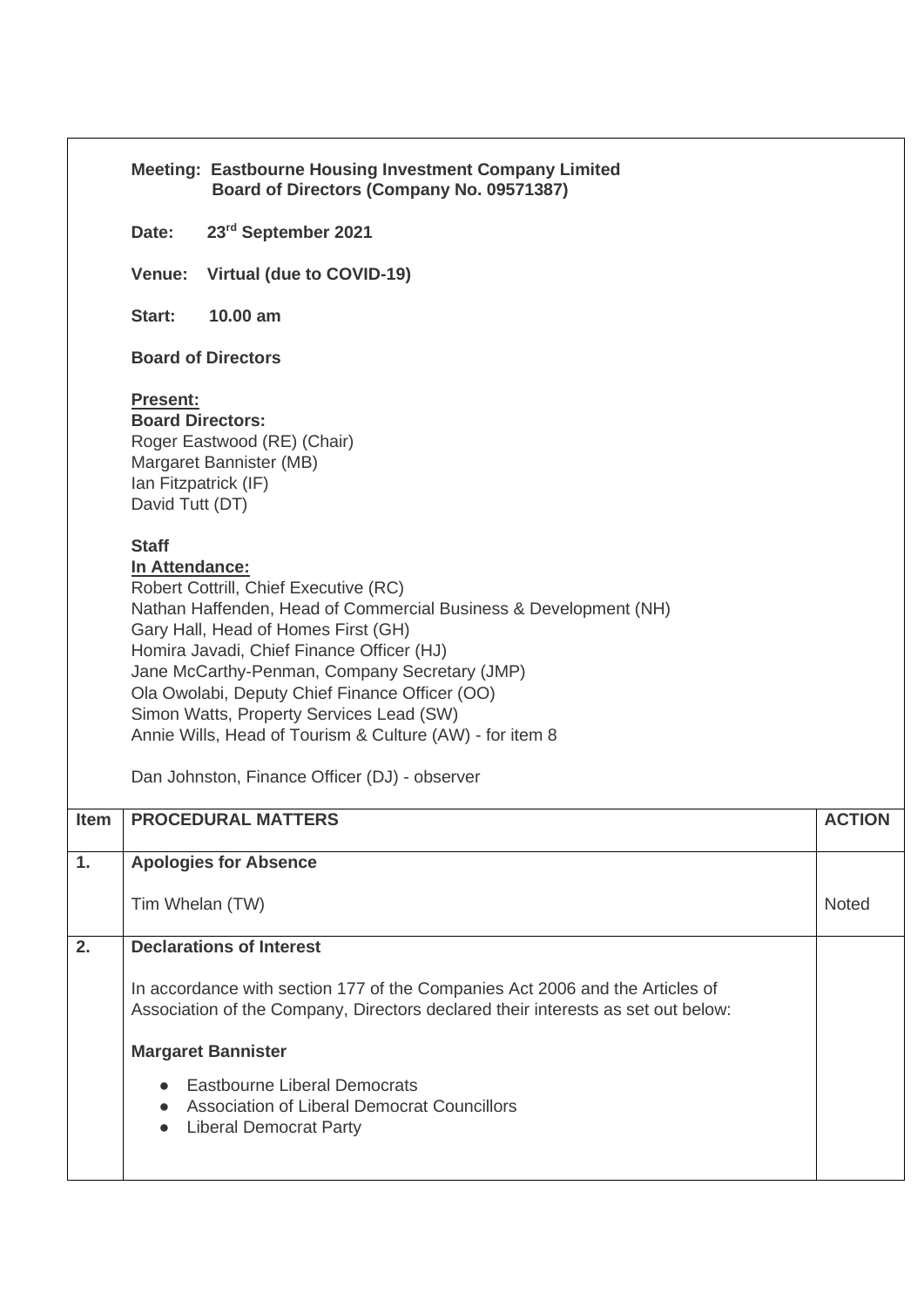|    | <b>Roger Eastwood</b>                                                                         |              |
|----|-----------------------------------------------------------------------------------------------|--------------|
|    | Director and Chair of EHL<br>$\bullet$                                                        |              |
|    | Director of SEILL<br>$\bullet$                                                                |              |
|    | Director and Chair of South Essex Homes<br>$\bullet$                                          |              |
|    | Board Member of the NFA<br>$\bullet$                                                          |              |
|    |                                                                                               |              |
|    | <b>Ian Fitzpatrick</b>                                                                        |              |
|    | Director of Regeneration and Planning (EBC/LDC)<br>$\bullet$                                  |              |
|    | Managing Director (EHL)<br>$\bullet$                                                          |              |
|    | Director of Eastbourne Downs Water Company Limited<br>$\bullet$                               |              |
|    | Director of Lewes Housing Investment Company Limited<br>$\bullet$                             |              |
|    | Director of Eastbourne Downs Water Company Limited<br>$\bullet$                               |              |
|    | Director of Investment Company Eastbourne Limited<br>$\bullet$                                |              |
|    | Director of South East Environmental Services Limited<br>$\bullet$                            |              |
|    | <b>David Tutt</b>                                                                             |              |
|    | <b>LGA Member Peer</b><br>$\bullet$                                                           |              |
|    | <b>East Sussex County Council Councillor</b><br>$\bullet$                                     |              |
|    | 3 Star Solutions - Consultant<br>$\bullet$                                                    |              |
|    | <b>IESE Transformation Ltd</b><br>$\bullet$                                                   |              |
|    | EDEAL<br>$\bullet$                                                                            |              |
|    | East Sussex County Council - East Sussex Pension Fund Committee Member<br>$\bullet$           |              |
|    | <b>IESE - Director</b><br>$\bullet$                                                           |              |
|    | <b>Hazel Court School Governor</b><br>$\bullet$                                               |              |
|    | People Matter Advisory Board<br>$\bullet$                                                     |              |
|    | <b>Young Enterprise Board</b><br>$\bullet$                                                    |              |
|    | Association of Liberal Democrat Councillors<br>$\bullet$                                      |              |
|    | <b>British Computer Society</b><br>$\bullet$                                                  |              |
|    | <b>Communication Managers Association, National Trust</b><br>$\bullet$                        |              |
|    | Save the DGH Campaign<br>$\bullet$                                                            |              |
|    | Eastbourne Sussex Fire Authority Member<br>$\bullet$                                          |              |
|    | Member of the Executive Committee of Aspiration Homes LLP                                     |              |
|    | Director of South East Environmental Services Limited                                         |              |
|    | In reference to item 6, David Tutt declared an interest as an Executive Committee             |              |
|    | Member of Aspiration Homes LLP. Therefore, in respect of communication relating to the        |              |
|    | sale of Victoria Mansions to EHICL, he did not enter into any discussions.                    |              |
|    |                                                                                               |              |
|    | It was noted that notwithstanding any such interests, all Directors were entitled to vote at, |              |
|    | and be counted in the quorum of, the meeting.                                                 |              |
|    |                                                                                               |              |
| 3. | Minutes of Previous Meeting of the 24 <sup>th</sup> June 2021                                 |              |
|    | Agreed.                                                                                       | <b>Noted</b> |
|    |                                                                                               |              |
| 4. | <b>Matters Arising</b>                                                                        |              |
|    |                                                                                               |              |
| 5. | <b>Outstanding Board Actions</b>                                                              |              |
|    |                                                                                               |              |
|    |                                                                                               |              |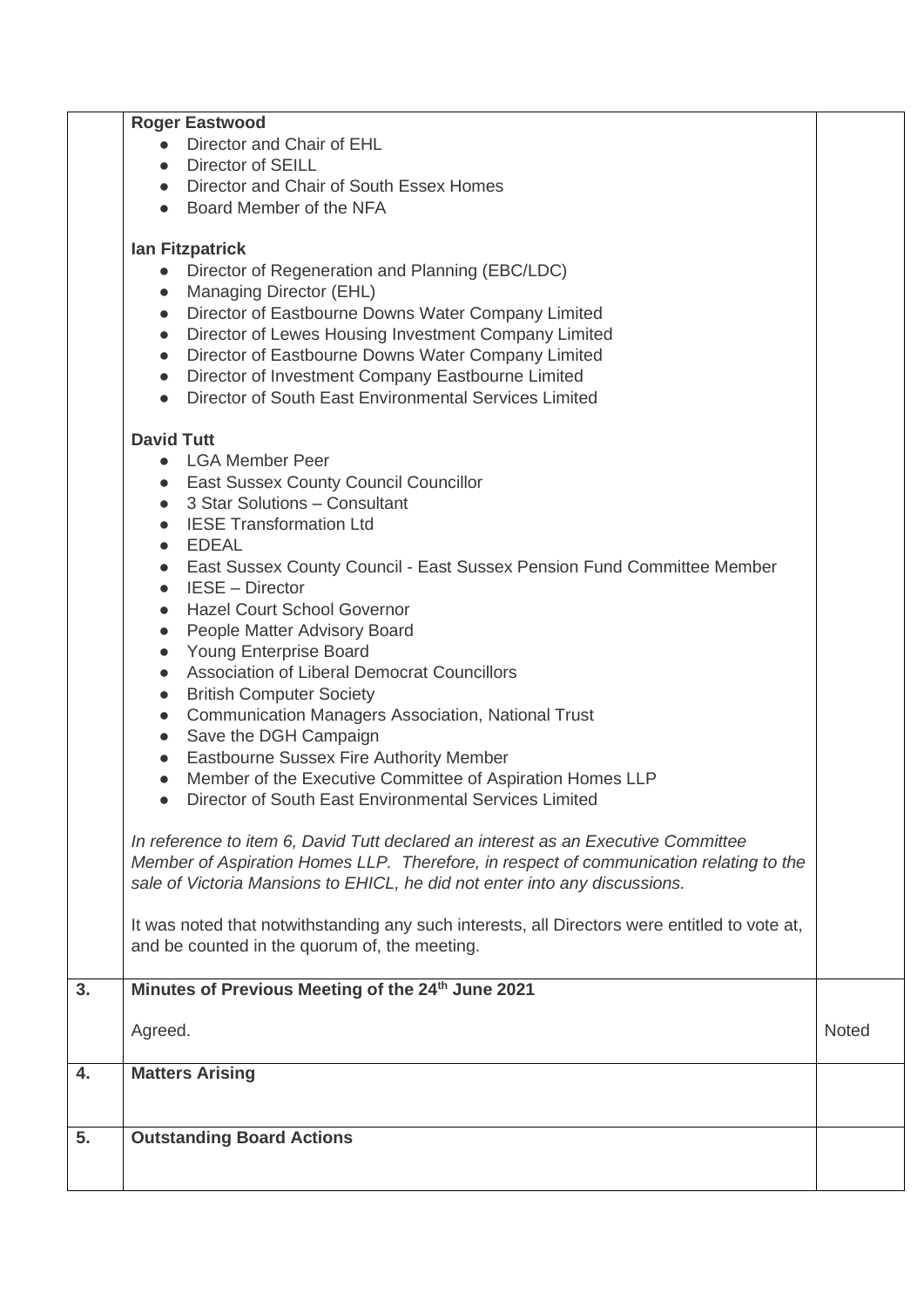|    | This report provided the Board with a checklist and audit trail of actions arising from                                                                                        |  |
|----|--------------------------------------------------------------------------------------------------------------------------------------------------------------------------------|--|
|    | previous Board meetings.                                                                                                                                                       |  |
|    | The Board noted that out of five actions:                                                                                                                                      |  |
|    | 4 remained ongoing<br>$\bullet$                                                                                                                                                |  |
|    | • 2 were complete                                                                                                                                                              |  |
|    | Given due regard to Duty 2, Section 172 CA (06)                                                                                                                                |  |
|    | <b>Recommendation and Resolution by the Board:</b>                                                                                                                             |  |
|    | The Board is asked to                                                                                                                                                          |  |
|    | Note the report and the position of the outstanding actions.<br>$\bullet$                                                                                                      |  |
|    | <b>Business Matters</b>                                                                                                                                                        |  |
|    | <b>Confidential Matters Part A</b>                                                                                                                                             |  |
|    |                                                                                                                                                                                |  |
| 6. | Part A- Performance Report for the period ending 30th June 2021 &                                                                                                              |  |
|    | Part B- Draft 2020/21 Draft Financial Statements Financial Performance for the                                                                                                 |  |
|    | Confidential – not for publication                                                                                                                                             |  |
|    |                                                                                                                                                                                |  |
| 7. | <b>Update on Victoria Mansions</b>                                                                                                                                             |  |
|    | Confidential – not for publication                                                                                                                                             |  |
|    |                                                                                                                                                                                |  |
|    | AW joined the meeting at 10.30 am.                                                                                                                                             |  |
|    |                                                                                                                                                                                |  |
| 8. | <b>Update on Victoria Mansions - Holiday Lettings</b>                                                                                                                          |  |
|    | Confidential - not for publication                                                                                                                                             |  |
|    |                                                                                                                                                                                |  |
|    | AW left the meeting at 10.46 am.                                                                                                                                               |  |
|    |                                                                                                                                                                                |  |
|    | <b>Non-Confidential Matters Part B</b>                                                                                                                                         |  |
| 9. | <b>Asset Portfolio Valuation Proposal</b>                                                                                                                                      |  |
|    |                                                                                                                                                                                |  |
|    | This report set out proposals to appoint an independent local Registered Valuer of the<br>Royal Institute of Chartered Surveyors (RICS) to undertake a market value assessment |  |
|    | of the EHICL property portfolio following a competitive pricing exercise.                                                                                                      |  |
|    |                                                                                                                                                                                |  |
|    | The EHICL Board previously requested an updated valuation of the whole property portfolio                                                                                      |  |
|    | to be undertaken in order to determine the current levels (market value and market rental                                                                                      |  |
|    | value) to support the company accounts and the rent setting process for 2022/23.                                                                                               |  |
|    | It was noted that as a commercial entity, the Board should be periodically reflecting on                                                                                       |  |
|    | changes in the market and considering how those might influence future decisions. It was                                                                                       |  |
|    | recommended that a local valuer be appointed, with direct and current experience of the                                                                                        |  |
|    | Eastbourne property market, to provide an accurate reflection in the circumstances                                                                                             |  |
|    | (specifically the local impacts of Brexit and Covid-19) and reduce any reliance on broad                                                                                       |  |
|    | national assumptions.                                                                                                                                                          |  |
|    |                                                                                                                                                                                |  |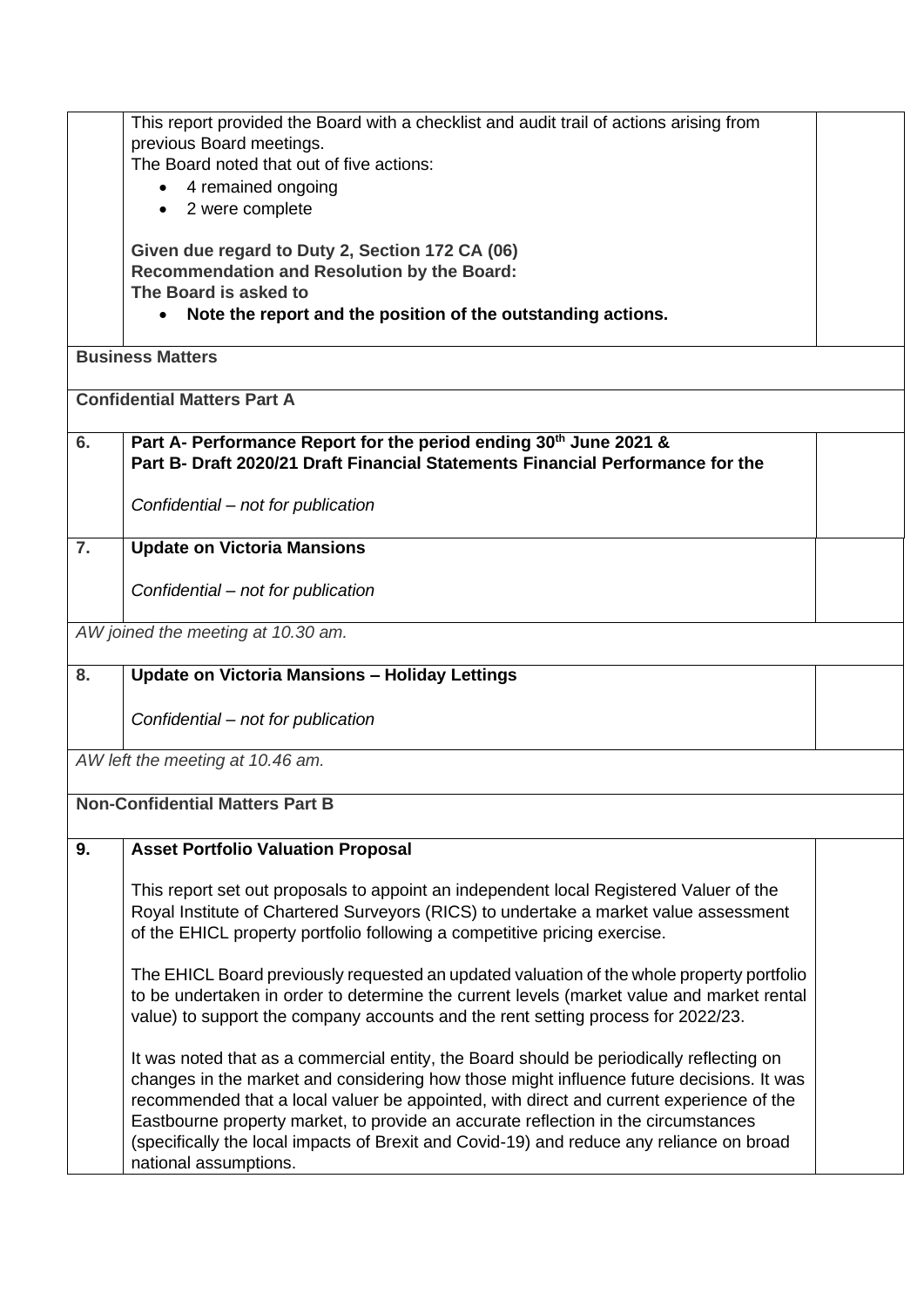|     | Given due regard to Duty 2, Section 172 CA (06)<br><b>Recommendation and Resolution by the Board:</b><br>The Board is asked to<br>Authorise the Head of Commercial Business & Development (EBC) to<br>$\bullet$<br>appoint Kingston Morehen Chartered Surveyors of Eastbourne to undertake<br>a valuation of the whole property portfolio to determine the current market<br>values and market rental values to inform future accounting processes and<br>rent setting procedures. |  |
|-----|------------------------------------------------------------------------------------------------------------------------------------------------------------------------------------------------------------------------------------------------------------------------------------------------------------------------------------------------------------------------------------------------------------------------------------------------------------------------------------|--|
|     | Noting this authorisation is to include determining the Terms of<br>$\bullet$<br>Engagement, executing all necessary documentation, and arranging for the<br>relevant payment(s) to be made, using the quote provided and based on the<br>size of the portfolio at the point of instruction.                                                                                                                                                                                       |  |
| 10. | <b>Rent Arrears and Tenancy Management</b>                                                                                                                                                                                                                                                                                                                                                                                                                                         |  |
|     | This report provided an update on the position of arrears and any action that is being<br>taken on any EHICL owned property as at the 30 <sup>th</sup> June 2021 (Q1), and to update on<br>tenancy and property management arrangements for EHICL properties.                                                                                                                                                                                                                      |  |
|     | It was noted that the arrears had increased slightly. These increases started in April as<br>customers are now starting to find challenges.                                                                                                                                                                                                                                                                                                                                        |  |
|     | It was noted that enforcement action has now started on those high accounts.                                                                                                                                                                                                                                                                                                                                                                                                       |  |
|     | At the next Board, there will be a report on the management of former tenant arrears.                                                                                                                                                                                                                                                                                                                                                                                              |  |
|     | It was further noted in respect of voids, we have been experiencing issues of supplies<br>(reported by Mears).                                                                                                                                                                                                                                                                                                                                                                     |  |
|     | Given due regard to Duty 2, Section 172 CA (06)<br><b>Recommendation and Resolution by the Board:</b><br>The Board is asked to<br>Note the report<br>$\bullet$                                                                                                                                                                                                                                                                                                                     |  |
| 11. | <b>Health &amp; Safety Update</b>                                                                                                                                                                                                                                                                                                                                                                                                                                                  |  |
|     | The Board considered the report.                                                                                                                                                                                                                                                                                                                                                                                                                                                   |  |
|     | It was noted that the Homes First Property Services Lead provided regular updates to the<br>Councils' CMT regarding health and safety, in particular emerging legislation. These<br>reports are based on the on-going management of the housing stock and not Building<br>Council functions elsewhere within the Councils.                                                                                                                                                         |  |
|     | New legislation is being passed in response to Dame Judith Hackitt's report "Building a<br>Safer Future" produced in response to the Grenfell tragedy.                                                                                                                                                                                                                                                                                                                             |  |
|     | The Board noted:                                                                                                                                                                                                                                                                                                                                                                                                                                                                   |  |
|     | That the stock condition survey focusing on building component renewal<br>timescales to inform the business plans of each local authority be extended to<br>include EHICL'S assets. The data will provide some indication of where more                                                                                                                                                                                                                                            |  |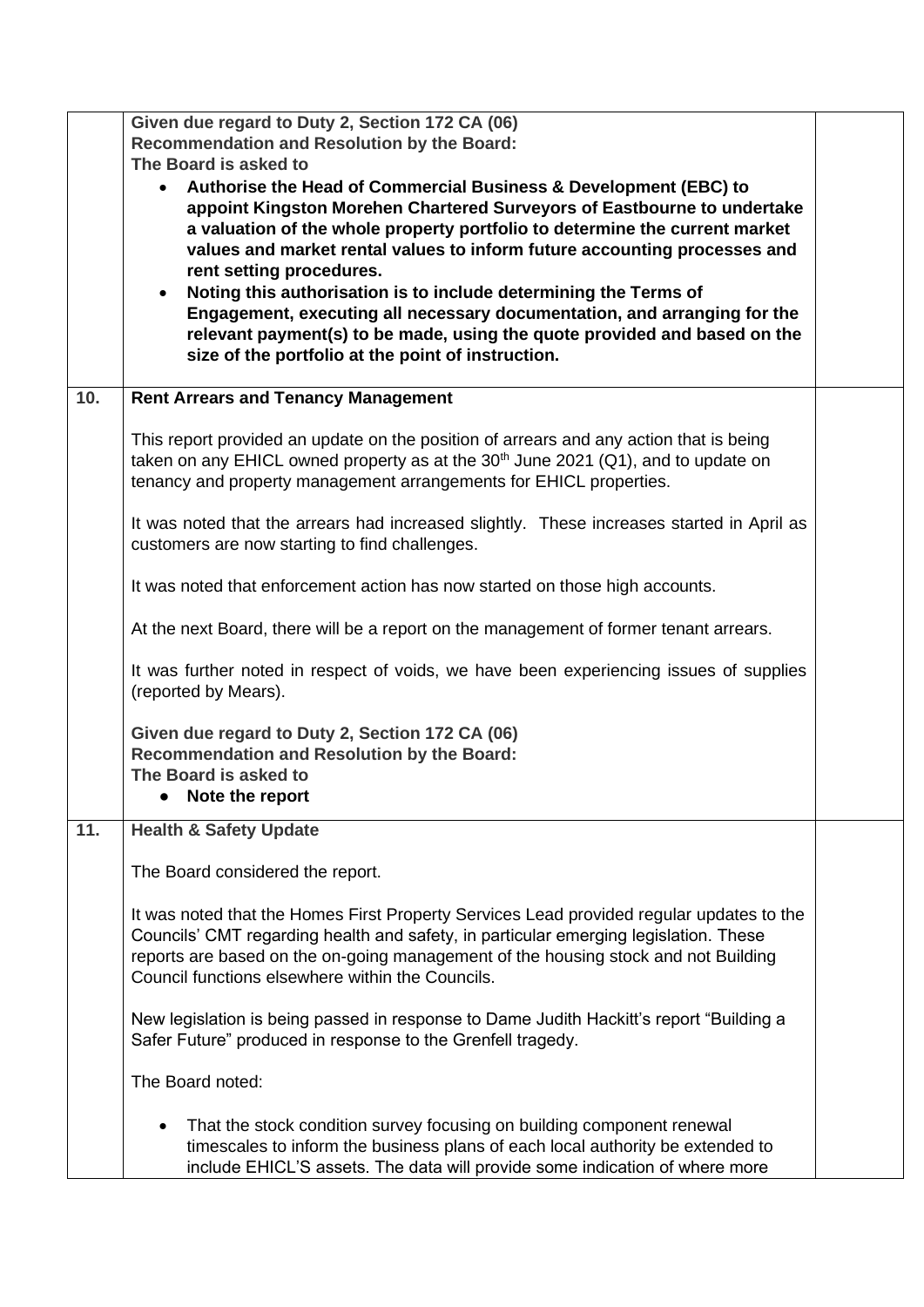|     | focussed surveys need to be commissioned, but not necessarily everything. In<br>advance of a full analysis of the new data, the Asset Manager is interrogating the<br>existing information we have to identify more recently acquired properties and<br>those with uncertain data. These will be inspected, and the relevant FRA<br>commissioned if necessary.<br>Using the stock data, other properties containing a number of flats, but without<br>common parts will be identified. These have long been ignored by the Regulations<br>and should be included within Homes First's policy as they can represent a<br>significant risk.<br>CMT are considering the appointment of 'Responsible Persons' proposed under<br>the Building Safety Bill. Although not legislation yet, it is worth consideration,<br>remembering that this 'person' will change from the construction/refurbishment<br>phase to on-going general management. The management of project records is<br>something probably worthy of a 'health-check'<br>The scale of inspection and works arising from more intensive FRAs is yet<br>unknown, in preparation. Type 3 surveys are already being undertaken.<br>An additional temporary resource has also been agreed to undertake further stock<br>surveys where needed, including those to EHICL assets, however recruitment is<br>proving problematic.<br>Outsourcing of FRA is to be considered by the Property Services Lead in the light<br>of the above.<br>A documented process for FRA management actions is being implemented<br>The South East (Procurement) Consortium (SEC) of which we are a member has<br>$\bullet$<br>sent a new Fire Safety Framework out to tender. This will be available to us,<br>should we choose for fire consultancy and remedial works including FRAs,<br>passive works (including cladding and fire stopping), fire alarms and sprinklers.<br>SEC is supporting the sector with research projects, one of these focusses on<br>Maintaining Building Safety, which is chaired by Paul Nash who is part of Dame<br>Judith Hackitt's Steering Group. We will have access to best practice proposed by<br>that group. |  |
|-----|--------------------------------------------------------------------------------------------------------------------------------------------------------------------------------------------------------------------------------------------------------------------------------------------------------------------------------------------------------------------------------------------------------------------------------------------------------------------------------------------------------------------------------------------------------------------------------------------------------------------------------------------------------------------------------------------------------------------------------------------------------------------------------------------------------------------------------------------------------------------------------------------------------------------------------------------------------------------------------------------------------------------------------------------------------------------------------------------------------------------------------------------------------------------------------------------------------------------------------------------------------------------------------------------------------------------------------------------------------------------------------------------------------------------------------------------------------------------------------------------------------------------------------------------------------------------------------------------------------------------------------------------------------------------------------------------------------------------------------------------------------------------------------------------------------------------------------------------------------------------------------------------------------------------------------------------------------------------------------------------------------------------------------------------------------------------------------------------------------------------------------------------------------------------------------------|--|
|     | It was noted that the team have adopted Type 3 Risk Assessments.                                                                                                                                                                                                                                                                                                                                                                                                                                                                                                                                                                                                                                                                                                                                                                                                                                                                                                                                                                                                                                                                                                                                                                                                                                                                                                                                                                                                                                                                                                                                                                                                                                                                                                                                                                                                                                                                                                                                                                                                                                                                                                                     |  |
|     | It was confirmed that the original Business Case and loan anticipated repairs, further to<br>consideration at a future Board meeting.                                                                                                                                                                                                                                                                                                                                                                                                                                                                                                                                                                                                                                                                                                                                                                                                                                                                                                                                                                                                                                                                                                                                                                                                                                                                                                                                                                                                                                                                                                                                                                                                                                                                                                                                                                                                                                                                                                                                                                                                                                                |  |
|     | Given due regard to Duty 2, Section 172 CA (06)<br><b>Recommendation and Resolution by the Board:</b><br>The Board is asked to<br>• Note the report                                                                                                                                                                                                                                                                                                                                                                                                                                                                                                                                                                                                                                                                                                                                                                                                                                                                                                                                                                                                                                                                                                                                                                                                                                                                                                                                                                                                                                                                                                                                                                                                                                                                                                                                                                                                                                                                                                                                                                                                                                  |  |
| 12. | KPI & Compliance Data Q1, 2021/22                                                                                                                                                                                                                                                                                                                                                                                                                                                                                                                                                                                                                                                                                                                                                                                                                                                                                                                                                                                                                                                                                                                                                                                                                                                                                                                                                                                                                                                                                                                                                                                                                                                                                                                                                                                                                                                                                                                                                                                                                                                                                                                                                    |  |
|     | This report provided the Board with the KPI and compliance data performance health<br>check for the EHICL portfolio.                                                                                                                                                                                                                                                                                                                                                                                                                                                                                                                                                                                                                                                                                                                                                                                                                                                                                                                                                                                                                                                                                                                                                                                                                                                                                                                                                                                                                                                                                                                                                                                                                                                                                                                                                                                                                                                                                                                                                                                                                                                                 |  |
|     | It was noted that the only area of concern was the continued difficulty in obtaining fire<br>doors. There has been a dramatic increase in cost. This will affect Gowland Court, with<br>only one means of escape.                                                                                                                                                                                                                                                                                                                                                                                                                                                                                                                                                                                                                                                                                                                                                                                                                                                                                                                                                                                                                                                                                                                                                                                                                                                                                                                                                                                                                                                                                                                                                                                                                                                                                                                                                                                                                                                                                                                                                                    |  |
|     | It was noted that supply orders had been raised.                                                                                                                                                                                                                                                                                                                                                                                                                                                                                                                                                                                                                                                                                                                                                                                                                                                                                                                                                                                                                                                                                                                                                                                                                                                                                                                                                                                                                                                                                                                                                                                                                                                                                                                                                                                                                                                                                                                                                                                                                                                                                                                                     |  |